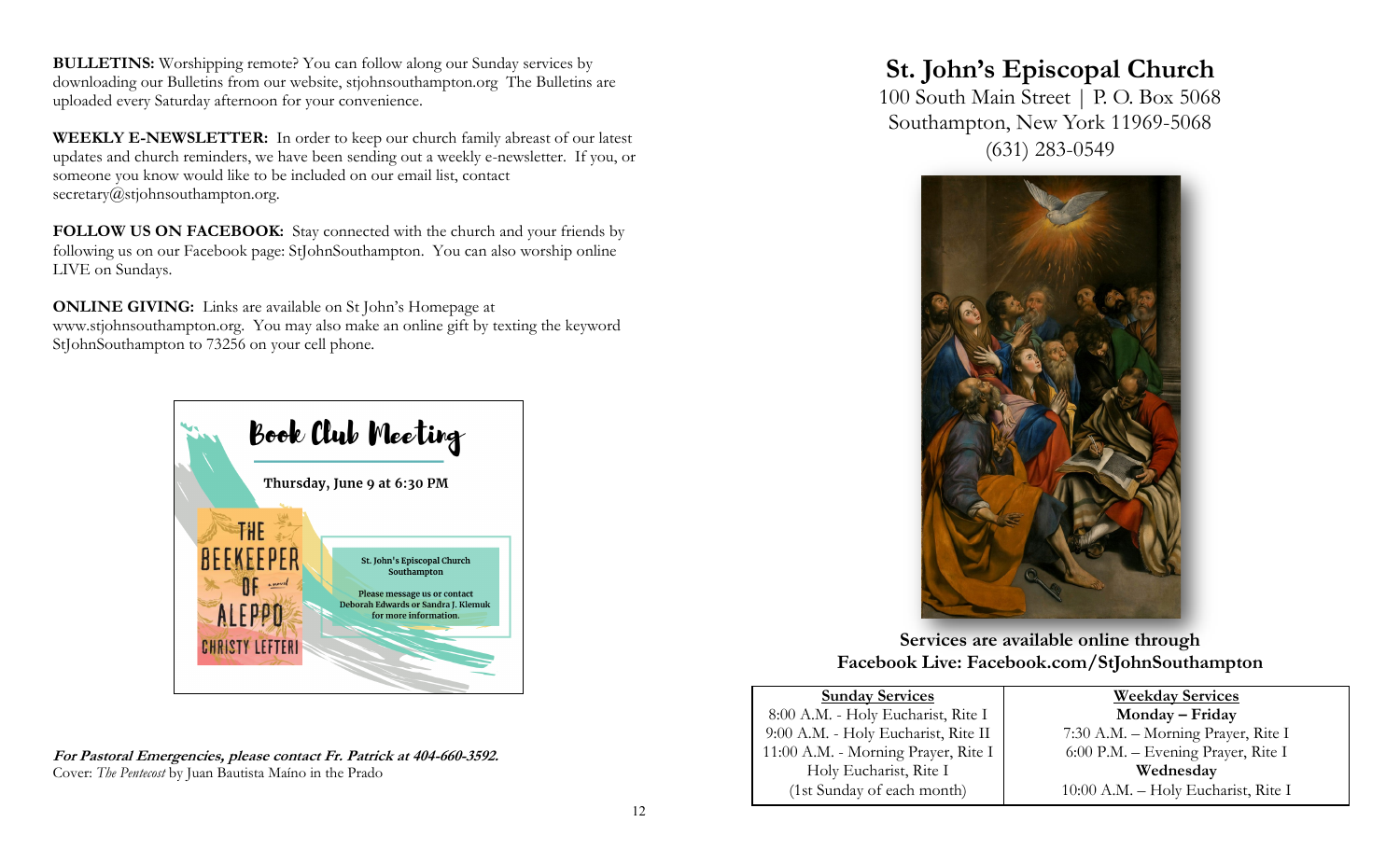**Day of Pentecost • Whitsunday June 5, 2022 • 8:00 AM** 

#### **Opening Acclamation**

*Celebrant* Alleluia. Christ is risen. *People* **The Lord is risen indeed. Alleluia.** 

**Hymn of Praise Gloria in Excelsis Glory be to God on high, and on earth peace, good will towards men.**

**We praise thee, we bless thee, we worship thee, we glorify thee, we give thanks to thee for thy great glory, O Lord God, heavenly King, God the Father Almighty.**

**O Lord, the only-begotten Son, Jesus Christ; O Lord God, Lamb of God, Son of the Father, that takest away the sins of the world, have mercy upon us. Thou that takest away the sins of the world, receive our prayer. Thou that sittest at the right hand of God the Father, have mercy upon us.**

**For thou only art holy, thou only art the Lord, thou only, O Christ, with the Holy Ghost, art most high in the glory of God the Father. Amen.**

*Officiant* The Lord be with you. *People* **And with thy spirit.** *Officiant* Let us pray.

#### **The Collect**

Almighty God, who on this day didst open the way of eternal life to every race and nation by the promised gift of thy Holy Spirit: Shed abroad this gift throughout the world by the preaching of the Gospel, that it may reach to the ends of the earth; through Jesus Christ our Lord, who liveth and reigneth with thee, in the unity of the same Spirit, one God, for ever and ever. **Amen.**

Verse of the Week

**"I have said these things to you while I am still with you. But the Advocate, the Holy Spirit, whom the Father will send in my name, will teach you everything, and remind you of all that I have said to you."** 

John 14: 25-26





**"O Jesus, come back into our society, our family life, our souls and reign there as our peaceful Sovereign. Enlighten with the splendor of faith and the charity of Your tender heart the souls of those who work for the good of the people, for Your poor. Impart to them Your own spirit, a spirit of discipline, order and** 

**gentleness, preserving the flame of enthusiasm ever alight in their hearts... May that day come very soon, when we shall see You restored to the center of civic life, borne on the shoulders of Your joyful people."** 

Pope John XXIII The son of sharecroppers, he called the second vatical council that lead to profound changes in the Roman Catholic Church d. 3 June 1963

Gunouncements

**Reminder:**

**SUMMER BAZAAR Planning Meeting: Today at 10 AM**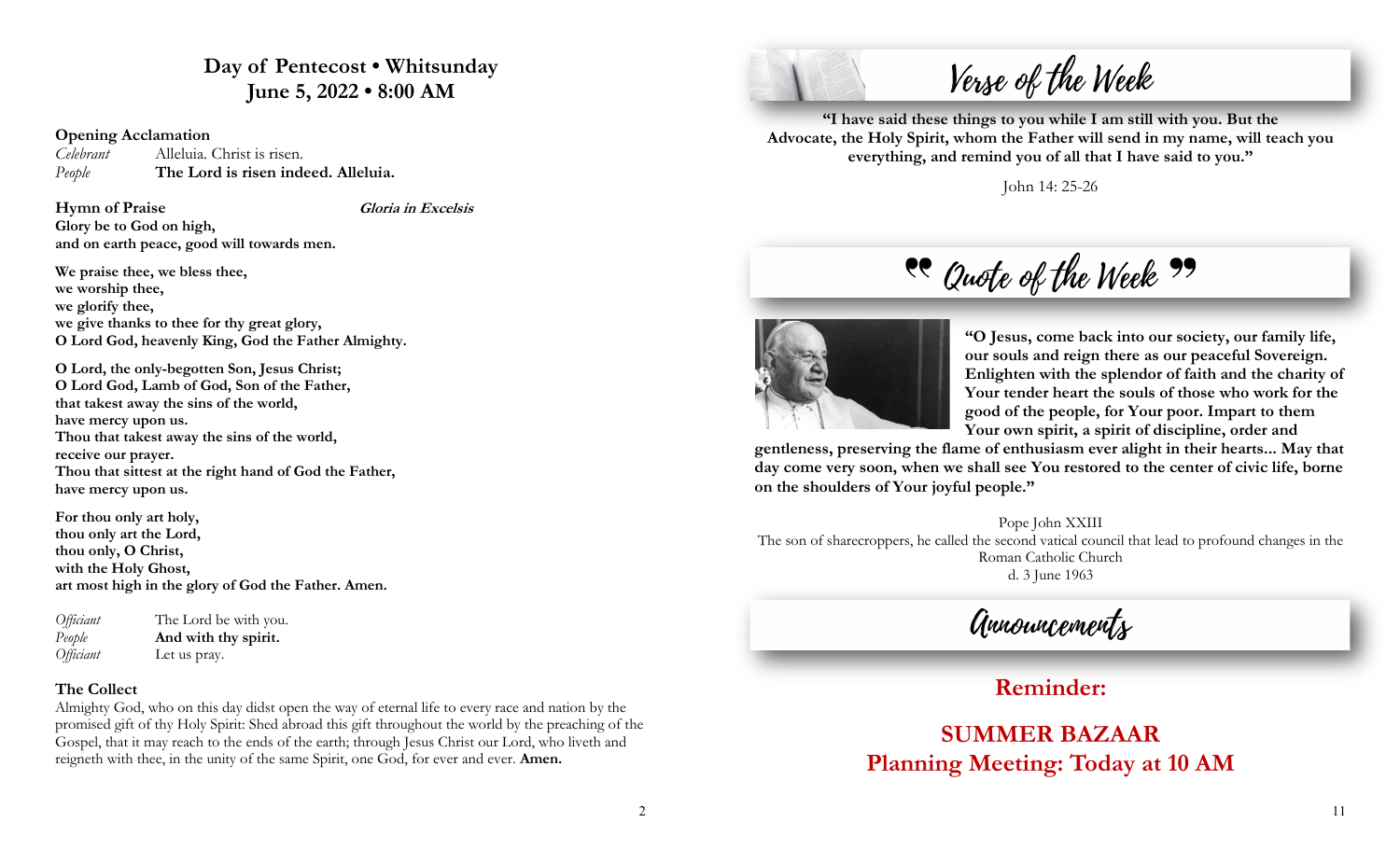#### **The Postcommunion Prayer**

**Almighty and everliving God, we most heartily thank thee for that thou dost feed us, in these holy mysteries, with the spiritual food of the most precious Body and Blood of thy Son our Savior Jesus Christ; and dost assure us thereby of thy favor and goodness towards us; and that we are very members incorporate in the mystical body of thy Son, the blessed company of all faithful people; and are also heirs, through hope, of thy everlasting kingdom. And we humbly beseech thee, O heavenly Father, so to assist us with thy grace, that we may continue in that holy fellowship, and do all such good works as thou hast prepared for us to walk in; through Jesus Christ our Lord, to whom, with thee and the Holy Ghost, be all honor and glory, world without end. Amen.**

#### **The Blessing**

#### **The Dismissal**

*Celebrant* Let us bless the Lord. Alleluia, alleluia. *People* **Thanks be to God. Alleluia, alleluia.** 

**+++**



# Dedications

**The candles at the altar this month have been given to the Glory of God and in loving memory of Herbert and Kathryn Martens by Pam and Martin Gilmartin and in loving memory of Derek James Roessle-Meerman by his family.** 

**The flowers at the altar this week have been given to the Glory of God and in loving memory of Paul Hallingby, Jr. by Mrs. Paul (Jo) Hallingby, Jr. and in loving memory of Edward Ireton & Art Soderberg by Ireton & Ficara Families.**

## **The Liturgy of the Word**

**First Reading** *Genesis 11:1-9*

A Reading from the Book of Genesis

Now the whole earth had one language and the same words. And as they migrated from the east, they came upon a plain in the land of Shinar and settled there. And they said to one another, "Come, let us make bricks, and burn them thoroughly." And they had brick for stone, and bitumen for mortar. Then they said, "Come, let us build ourselves a city, and a tower with its top in the heavens, and let us make a name for ourselves; otherwise we shall be scattered abroad upon the face of the whole earth." The Lord came down to see the city and the tower, which mortals had built. And the Lord said, "Look, they are one people, and they have all one language; and this is only the beginning of what they will do; nothing that they propose to do will now be impossible for them. Come, let us go down, and confuse their language there, so that they will not understand one another's speech." So the Lord scattered them abroad from there over the face of all the earth, and they left off building the city. Therefore it was called Babel, because there the Lord confused the language of all the earth; and from there the Lord scattered them abroad over the face of all the earth.

The word of the Lord. *People* **Thanks be to God.**

**Psalm 104:25-35, 37 Benedic, anima mea**

**25 O Lord, how manifold are your works! \* in wisdom you have made them all; the earth is full of your creatures.**

**26 Yonder is the great and wide sea with its living things too many to number, \* creatures both small and great.**

**27 There move the ships, and there is that Leviathan, \* which you have made for the sport of it.**

**28 All of them look to you \* to give them their food in due season.**

**29 You give it to them; they gather it; \* you open your hand, and they are filled with good things.**

**30 You hide your face, and they are terrified; \* you take away their breath, and they die and return to their dust.**

10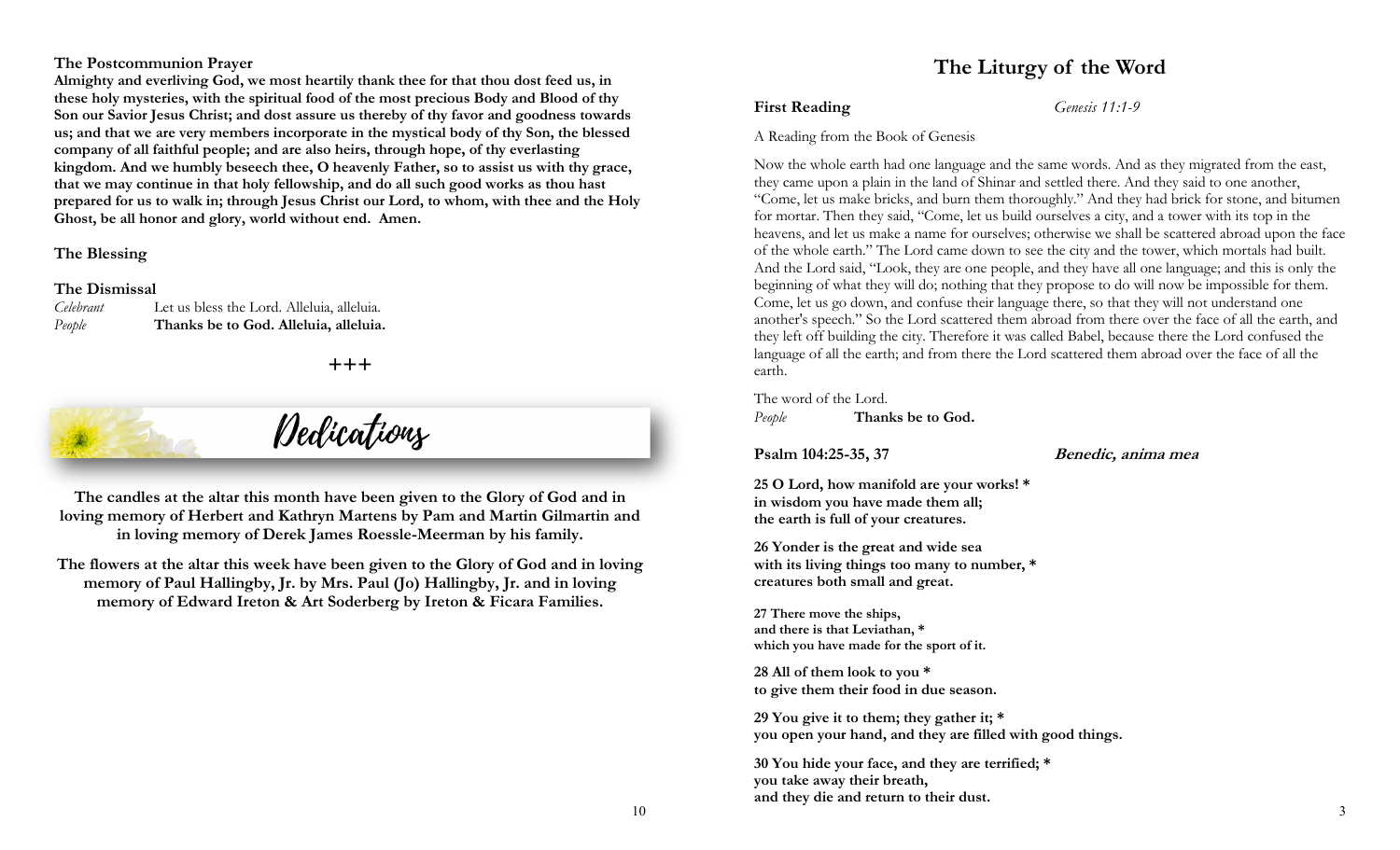**31 You send forth your Spirit, and they are created; \* and so you renew the face of the earth.**

**32 May the glory of the Lord endure for ever; \* may the Lord rejoice in all his works.**

**33 He looks at the earth and it trembles; \* he touches the mountains and they smoke.**

**34 I will sing to the Lord as long as I live; \* I will praise my God while I have my being.**

**35 May these words of mine please him; \* I will rejoice in the Lord.**

**37 Bless the Lord, O my soul. \* Hallelujah!**

#### **Second Reading** *Acts 2:1-21*

A Reading from the Acts of the Apostles

When the day of Pentecost had come, the disciples were all together in one place. And suddenly from heaven there came a sound like the rush of a violent wind, and it filled the entire house where they were sitting. Divided tongues, as of fire, appeared among them, and a tongue rested on each of them. All of them were filled with the Holy Spirit and began to speak in other languages, as the Spirit gave them ability.

Now there were devout Jews from every nation under heaven living in Jerusalem. And at this sound the crowd gathered and was bewildered, because each one heard them speaking in the native language of each. Amazed and astonished, they asked, "Are not all these who are speaking Galileans? And how is it that we hear, each of us, in our own native language? Parthians, Medes, Elamites, and residents of Mesopotamia, Judea and Cappadocia, Pontus and Asia, Phrygia and Pamphylia, Egypt and the parts of Libya belonging to Cyrene, and visitors from Rome, both Jews and proselytes, Cretans and Arabs-- in our own languages we hear them speaking about God's deeds of power." All were amazed and perplexed, saying to one another, "What does this mean?" But others sneered and said, "They are filled with new wine."

But Peter, standing with the eleven, raised his voice and addressed them, "Men of Judea and all who live in Jerusalem, let this be known to you, and listen to what I say. Indeed, these are not drunk, as you suppose, for it is only nine o'clock in the morning. No, this is what was spoken through the prophet Joel:

'In the last days it will be, God declares,

that I will pour out my Spirit upon all flesh, and your sons and your daughters shall prophesy, And we most humbly beseech thee, O merciful Father, to hear us; and, of thy almighty goodness, vouchsafe to bless and sanctify, with thy Word and Holy Spirit, these thy gifts and creatures of bread and wine; that we, receiving them according to thy Son our Savior Jesus Christ's holy institution, in remembrance of his death and passion, may be partakers of his most blessed Body and Blood.

And we earnestly desire thy fatherly goodness mercifully to accept this our sacrifice of praise and thanksgiving; most humbly beseeching thee to grant that, by the merits and death of thy Son Jesus Christ, and through faith in his blood, we, and all thy whole Church, may obtain remission of our sins, and all other benefits of his passion.

And here we offer and present unto thee, O Lord, our selves, our souls and bodies, to be a reasonable, holy, and living sacrifice unto thee; humbly beseeching thee that we, and all others who shall be partakers of this Holy Communion, may worthily receive the most precious Body and Blood of thy Son Jesus Christ, be filled with thy grace and heavenly benediction, and made one body with him, that he may dwell in us, and we in him.

And although we are unworthy, through our manifold sins, to offer unto thee any sacrifice, yet we beseech thee to accept this our bounden duty and service, not weighing our merits, but pardoning our offenses, through Jesus Christ our Lord;

By whom, and with whom, in the unity of the Holy Ghost, all honor and glory be unto thee, O Father Almighty, world without end. **AMEN.**

And now, as our Savior Christ hath taught us, we are bold to say,

### **The Lord's Prayer**

*Celebrant and people pray together*.

**Our Father, who art in heaven, hallowed be thy Name, thy kingdom come, thy will be done, on earth as it is in heaven. Give us this day our daily bread. And forgive us our trespasses, as we forgive those who trespass against us. And lead us not into temptation, but deliver us from evil. For thine is the kingdom, and the power, and the glory, for ever and ever. Amen.**

#### **The Breaking of the Bread**

```
Celebrant Alleluia. Christ our Passover is sacrificed for us;
People Therefore let us keep the feast. Alleluia.
```
#### **The Invitation to Communion**

*Facing the people, the Celebrant may say the following Invitation* 

The Gifts of God for the People of God. Take them in remembrance that Christ died for you, and feed on him in your hearts by faith, with thanksgiving.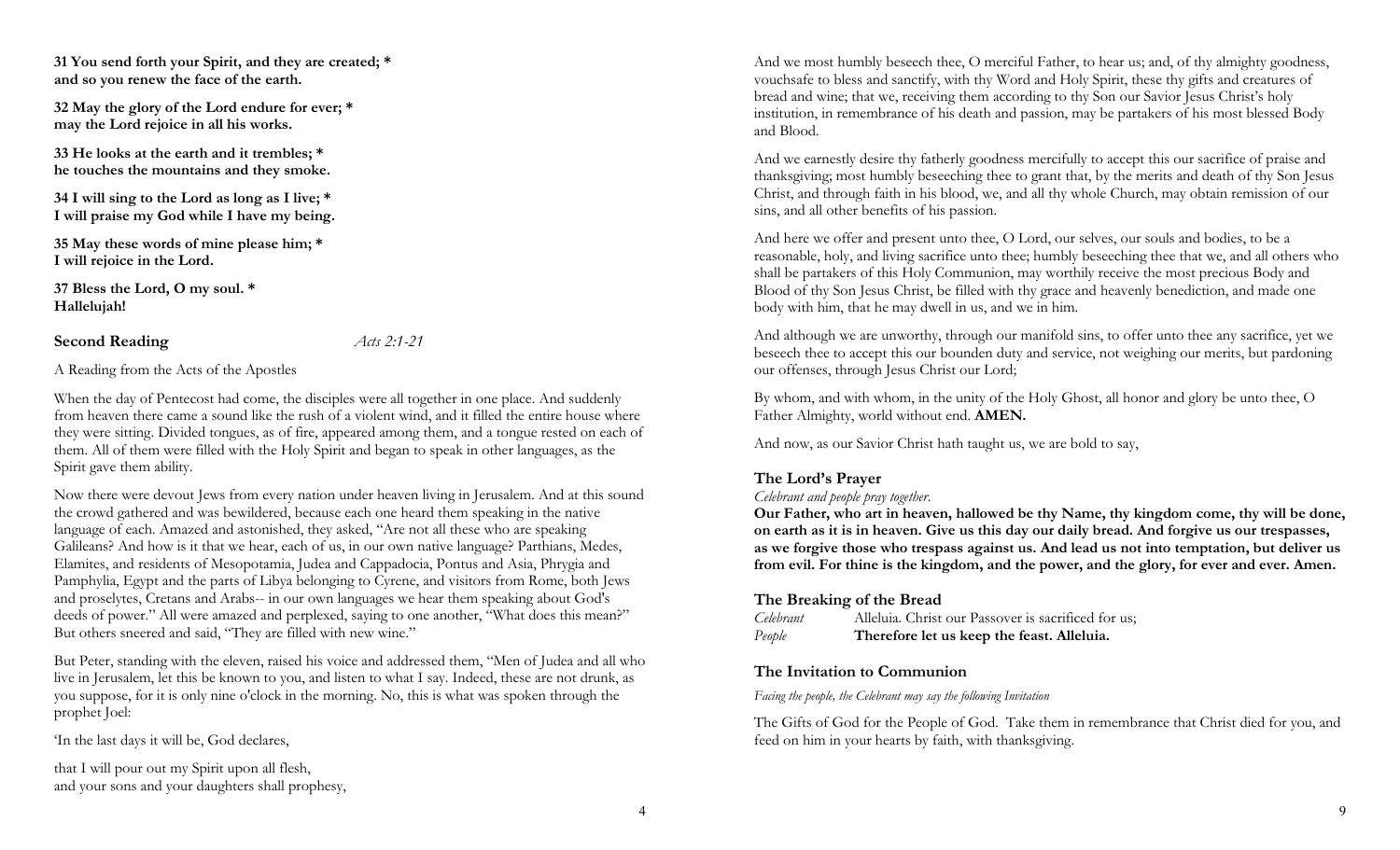#### *Celebrant* Let us give thanks unto our Lord God. *People* **It is meet and right so to do.**

#### *Then, facing the Holy Table, the Celebrant proceeds*

It is very meet, right, and our bounden duty, that we should at all times, and in all places, give thanks unto thee, O Lord, holy Father, almighty, everlasting God. But chiefly are we bound to praise thee for the glorious resurrection of thy Son Jesus Christ our Lord; for he is the very Paschal Lamb, who was sacrificed for us, and hath taken away the sin of the world; who by his death hath destroyed death, and by his rising to life again hath won for us everlasting life. Therefore with Angels and Archangels, and with all the company of heaven, we laud and magnify thy glorious Name; evermore praising thee, and saying,

#### **Sanctus and Benedictus qui venit**

*Celebrant and People*

**Holy, holy, holy, Lord God of Hosts: Heaven and earth are full of thy glory. Glory be to thee, O Lord Most High. Blessed is he that cometh in the name of the Lord. Hosanna in the highest.**

#### *The people kneel or stand.*

#### *Then the Celebrant continues*

All glory be to thee, Almighty God, our heavenly Father, for that thou, of thy tender mercy, didst give thine only Son Jesus Christ to suffer death upon the cross for our redemption; who made there, by his one oblation of himself once offered, a full, perfect, and sufficient sacrifice, oblation, and satisfaction, for the sins of the whole world; and did institute, and in his holy Gospel command us to continue, a perpetual memory of that his precious death and sacrifice, until his coming again.

For in the night in which he was betrayed, he took bread; and when he had given thanks, he brake it, and gave it to his disciples, saying, "Take, eat, this is my Body, which is given for you. Do this in remembrance of me."

Likewise, after supper, he took the cup; and when he had given thanks, he gave it to them, saying, "Drink ye all of this; for this is my Blood of the New Testament, which is shed for you, and for many, for the remission of sins. Do this, as oft as ye shall drink it, in remembrance of me."

Wherefore, O Lord and heavenly Father, according to the institution of thy dearly beloved Son our Savior Jesus Christ, we, thy humble servants, do celebrate and make here before thy divine Majesty, with these thy holy gifts, which we now offer unto thee, the memorial thy Son hath commanded us to make; having in remembrance his blessed passion and precious death, his mighty resurrection and glorious ascension; rendering unto thee most hearty thanks for the innumerable benefits procured unto us by the same.

and your young men shall see visions, and your old men shall dream dreams.

Even upon my slaves, both men and women, in those days I will pour out my Spirit; and they shall prophesy.

And I will show portents in the heaven above and signs on the earth below, blood, and fire, and smoky mist.

The sun shall be turned to darkness and the moon to blood, before the coming of the Lord's great and glorious day.

Then everyone who calls on the name of the Lord shall be saved."

The Word of the Lord *People* **Thanks be to God** 

### **The Gospel** *John 14:8-27*

The Holy Gospel of our Lord Jesus Christ according to Saint John. *People:* **Glory be to Thee, O Lord.**

Philip said to Jesus, "Lord, show us the Father, and we will be satisfied." Jesus said to him, "Have I been with you all this time, Philip, and you still do not know me? Whoever has seen me has seen the Father. How can you say, 'Show us the Father'? Do you not believe that I am in the Father and the Father is in me? The words that I say to you I do not speak on my own; but the Father who dwells in me does his works. Believe me that I am in the Father and the Father is in me; but if you do not, then believe me because of the works themselves. Very truly, I tell you, the one who believes in me will also do the works that I do and, in fact, will do greater works than these, because I am going to the Father. I will do whatever you ask in my name, so that the Father may be glorified in the Son. If in my name you ask me for anything, I will do it.

"If you love me, you will keep my commandments. And I will ask the Father, and he will give you another Advocate, to be with you forever. This is the Spirit of truth, whom the world cannot receive, because it neither sees him nor knows him. You know him, because he abides with you, and he will be in you."

"I have said these things to you while I am still with you. But the Advocate, the Holy Spirit, whom the Father will send in my name, will teach you everything, and remind you of all that I have said to you. Peace I leave with you; my peace I give to you. I do not give to you as the world gives. Do not let your hearts be troubled, and do not let them be afraid."

*Celebrant* The Gospel of the Lord. *People* **Praised be to Thee, O Christ.**